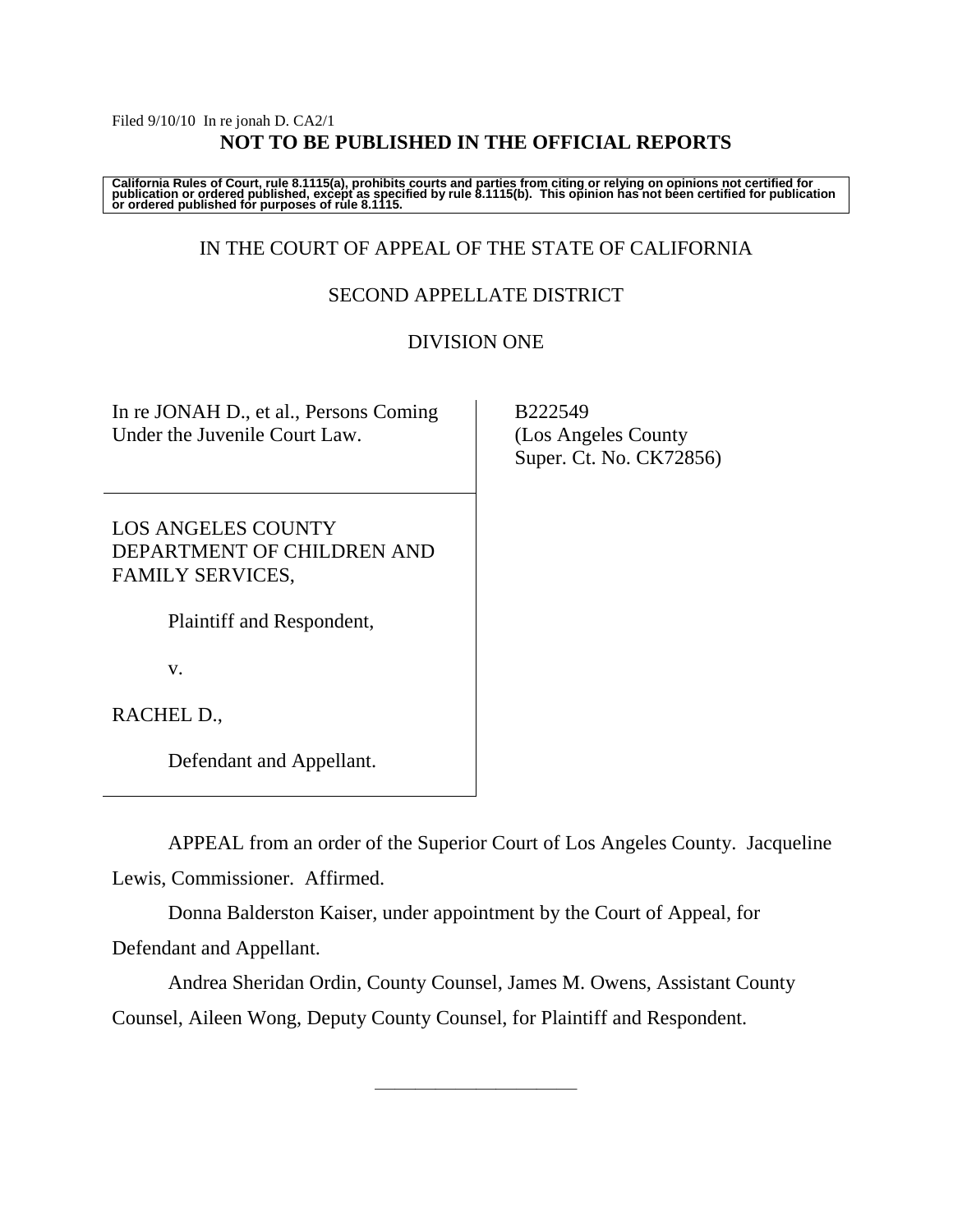Mother Rachel D. appeals an order terminating her parental rights to her son J.D. pursuant to Welfare and Institutions Code section 366.26.**<sup>1</sup>** She contends notice was inadequate under the Indian Child Welfare Act of 1978 (ICWA). We affirm.

# **FACTUAL BACKGROUND AND PROCEDURAL HISTORY**

On May 1, 2008, the Department responded to a referral from Kester Elementary School that eight-year-old J.D. and his older sister Ja.D. were the victims of general neglect. J.D. told the social worker that Mother had hit him with a belt in the past, and that Mother used physical discipline consisting of her open palm and her fists. The day before, Mother had struck J.D. on the back. The social worker observed bruises and contusions on J.D.'s arm and back, and a scratch on his arm from Mother's fingernail. The school's principal reported that Mother had recently enrolled the children without documentation and cursed at school personnel, informing them that a very wealthy person searched for her and paid people to follow her. When interviewed at the police department, Mother denied abusing the children. She made several statements indicating she was paranoid, such as "'I'm being followed right now," and "'my cell phone has always been tapped.'" J.D. and Ja.D. were detained. The Department reported that the location of J.D.'s father, Adam C., was unknown, and Mother did not know the identity of the father of Ja.D.

The section 300 petition filed May 6, 2008 regarding both children alleged serious physical harm, failure to protect, no provision for support, and abuse of sibling. (§ 300, subds. (a), (b), (g), and (j).) The children were ordered detained and placed in foster care. Mother and Adam C. were given reunification services.

On July 11, 2008, the dependency court sustained the petition as to all counts except the section 300, subdivision (g) count. The court warned Mother that if

 $\overline{a}$ 

**<sup>1</sup>** All statutory references herein are to the Welfare & Institutions Code unless otherwise noted.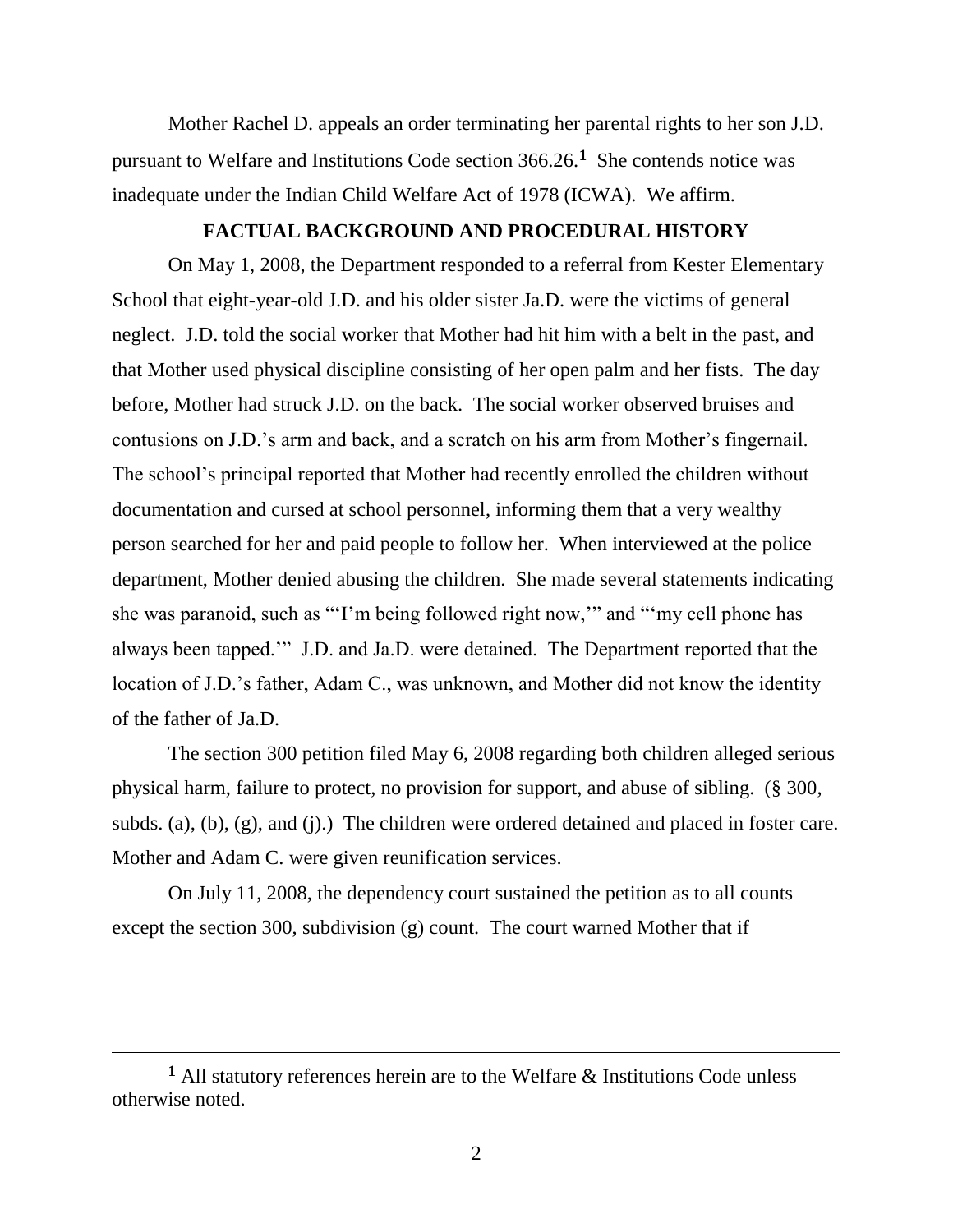substantial progress was not made with reunification and custody of the children returned to her, parental rights would be terminated in July 2009.**<sup>2</sup>**

In January 2009, the Department reported that Mother had been attending individual counseling, family therapy, and had completed a parenting class. She had monitored visits with the children twice a week. The children were doing well in their foster homes.

On January 25, 2009, Mother abducted the children from a scheduled weekend visit. The Department requested a protective custody warrant pursuant to section 340. On January 28, 2009, Mother and the children remained missing, and the dependency court issued a protective custody warrant for the children and an arrest warrant for Mother.

On February 23, 2009, Mother was arrested in Miami when she got into an altercation with her roommate in which she tried to attack the roommate with a hammer. Police responded and discovered the outstanding warrants. On March 4, 2009, after Mother and the children were returned to California, the court recalled the warrants.

On March 19, 2009, the Department filed a section 342 petition based upon Mother's abduction of the children and her attack on her roommate, alleging a danger to the children's physical and emotional safety under section 300, subdivision (b).

After an April 24, 2009 pretrial resolution conference, the court set the matter for an adjudication hearing on May 29, 2009. The Department's report prepared for the hearing stated that although Mother was in compliance with her reunification plan, she continued to struggle with paranoid behaviors. The Department recommended a psychological evaluation. Further, Mother had been arraigned on kidnapping charges and charged with two felony counts of child abduction. The Department recommended reunification services be terminated due to Mother's abduction of the children and unresolved psychological issues.

 $\overline{a}$ 

**<sup>2</sup>** On May 26, 2009, we affirmed the court's jurisdictional and dispositional orders. (*In re J.D.* (May 26, 2009 B207787 [nonpub. opn.].)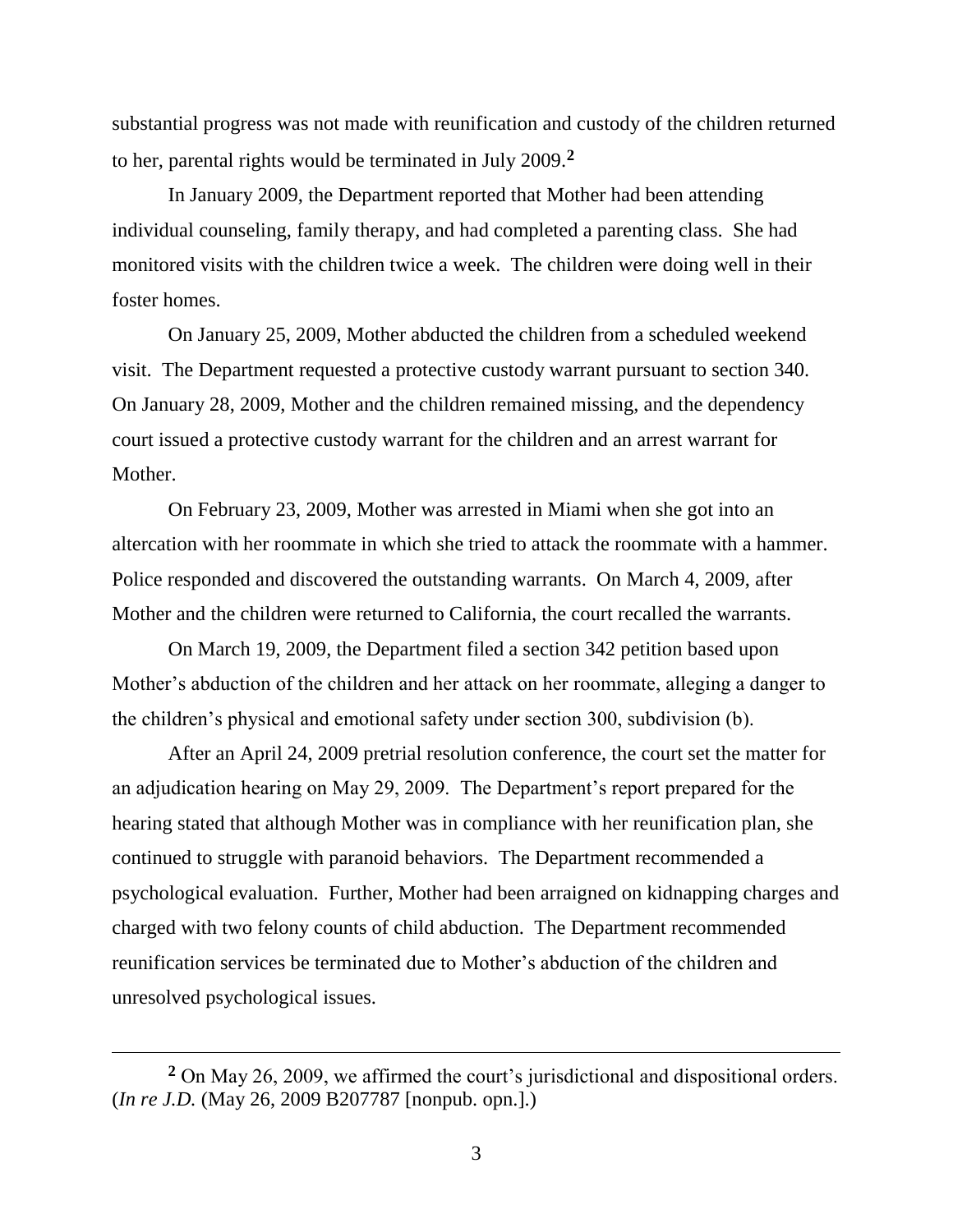At the May 26, 2009 hearing, the court ordered the Department to initiate an Interstate Compact for the Placement of Children (ICPC) for the placement of the children with their maternal aunt and maternal grandmother. On July 7, 2009, at the 12 month review hearing, the court terminated reunification services for Adam C. The court set a section 366.26 hearing for October 26, 2009.

The Department's Section 366.26 report stated that a prospective adoptive parent, the children's maternal grandmother Ms. B., who lived in Illinois, had been identified. Mother had no clinical psychological diagnosis, but could be argumentative, highly suspicious, and angry in her behavior. On October 26, 2009, the court found it had no reason to know the children would fall under ICWA and continued the hearing.

On November 17, 2009, the Department filed a section 388 petition alleging that on October 30, 2009, Mother attempted to abduct the children from their maternal grandmother at knifepoint. Mother was incarcerated in Illinois. The Department asked that no further visitation be permitted between Mother and the children. At the November 25, 2009 hearing, the court granted hearing on the petition and set the matter for December 8, 2009 in connection with the section 366.26 hearing.

The Department's section 366.26 report stated that the children were placed with the maternal grandparents in Illinois. Mother remained incarcerated in Illinois on December 9, 2009, the scheduled date of the section 366.26 hearing. The Court granted the section 388 petition on an interim basis and continued the section 366.26 hearing. On December 10, 2009, the court ordered no contact between Mother and the children pending the section 366.26 hearing scheduled for February 1, 2010.

On February 1, 2010, the court held a contested section 366.26 hearing. At the hearing, Mother requested the court apply the beneficial relationship exception to the treating of parent rights of section 366.26, subdivision  $(c)(1)(B)(i)$ . The court found by clear and convincing evidence the children were adoptable and that no exceptions to adoption applied. The court stated that although Mother had regularly visited with the children, her conduct towards them was detrimental and the stability they would have in an adoptive home outweighed any benefit to continuing their relationship with Mother.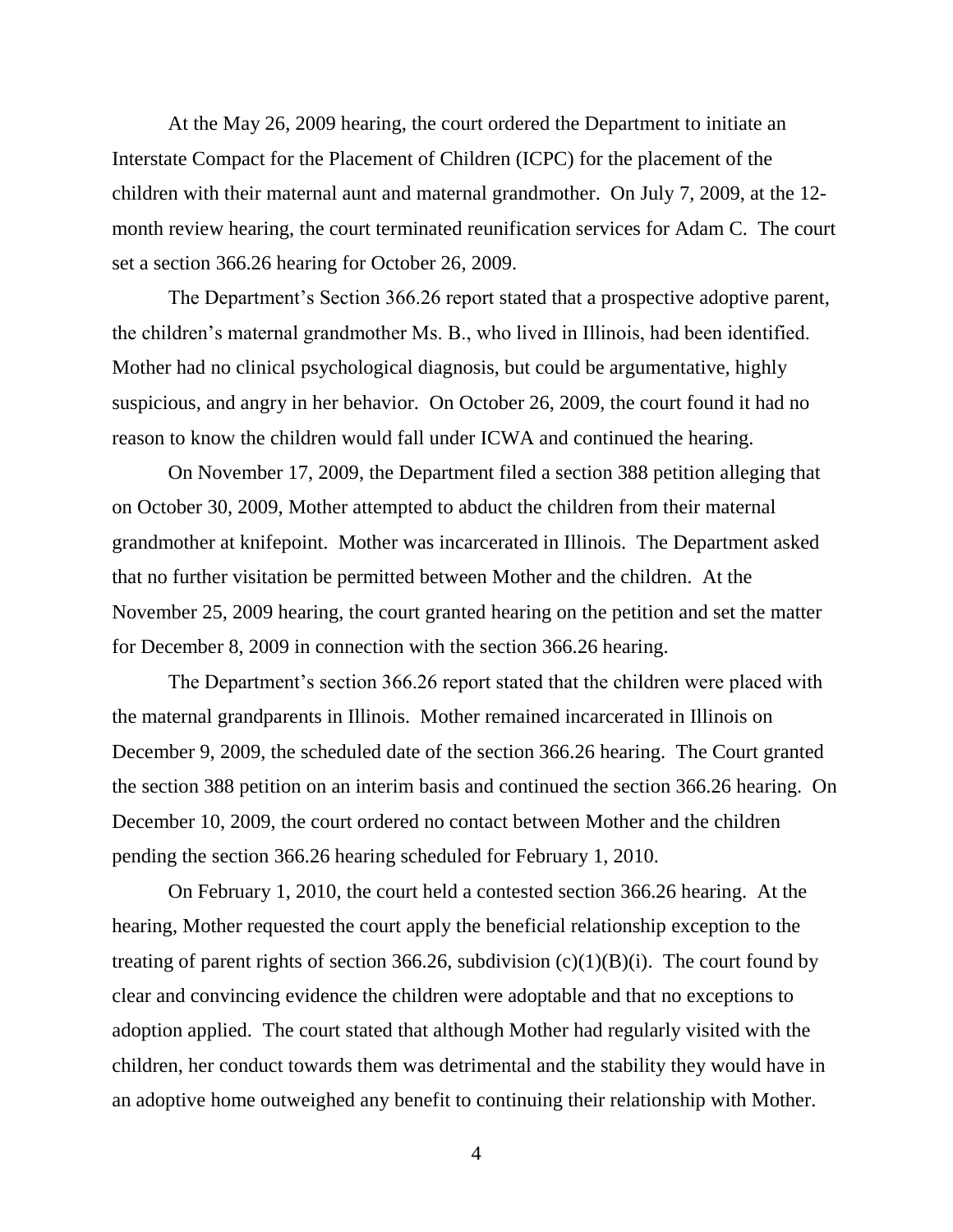The court terminated Mother's parental rights, identified adoption as the permanent plan, and ruled the section 388 petition was moot.

#### **DISCUSSION**

Mother contends that the dependency court erred when it concluded that there was no reason to know the children would fall under the ICWA. She contends the matter must be remanded for proper notice to ICWA.

#### **A. Factual Background**

On May 6, 2008, the court found Mother does not have any Native American heritage. In connection with the section 366.26 hearing, the Department noted that the court had made no ICWA findings as to J.D.'s father. The Department spoke to Adam C.'s mother Claudia C., who told the social worker that she had been informed by her own maternal grandmother that Claudia had Native American ancestry, but Claudia did not know whether it was from her maternal grandmother or maternal grandfather, advising the Department that "I can't say what tribe it is and I don't have any living relatives to provide any additional information. I was a little kid when my grandmother told me about out Native American ancestry but I just don't know which tribe it was." Claudia C.'s relatives did not live on a reservation or attend an Indian school, but lived on a farm in Arkansas. At the October 26, 2009 section 366.26 hearing, the court found it had no reason to know that J.D. would fall under ICWA.

### **B. Discussion**

ICWA was enacted to protect the rights of Indian children and tribes. (*Mississippi Choctaw Indians Band v. Holyfield* (1989) 490 U.S. 30, 37.) 
"Indian child' means any unmarried person who is under age eighteen and is either (a) a member of an Indian tribe or (b) is eligible for membership in an Indian tribe and is the biological child of a member of an Indian tribe."  $(25 \text{ U.S.C.A. } § 1903(4))$  Under ICWA, a party seeking foster care or termination of parental rights must notify an Indian child's tribe of the pending proceedings and of their right to intervene. (25 U.S.C. § 1912(a).) The notice provision applies if "the court knows or has reason to know that an Indian child is involved." *(Ibid.)* ICWA does not require inquiry where no evidence of Indian ancestry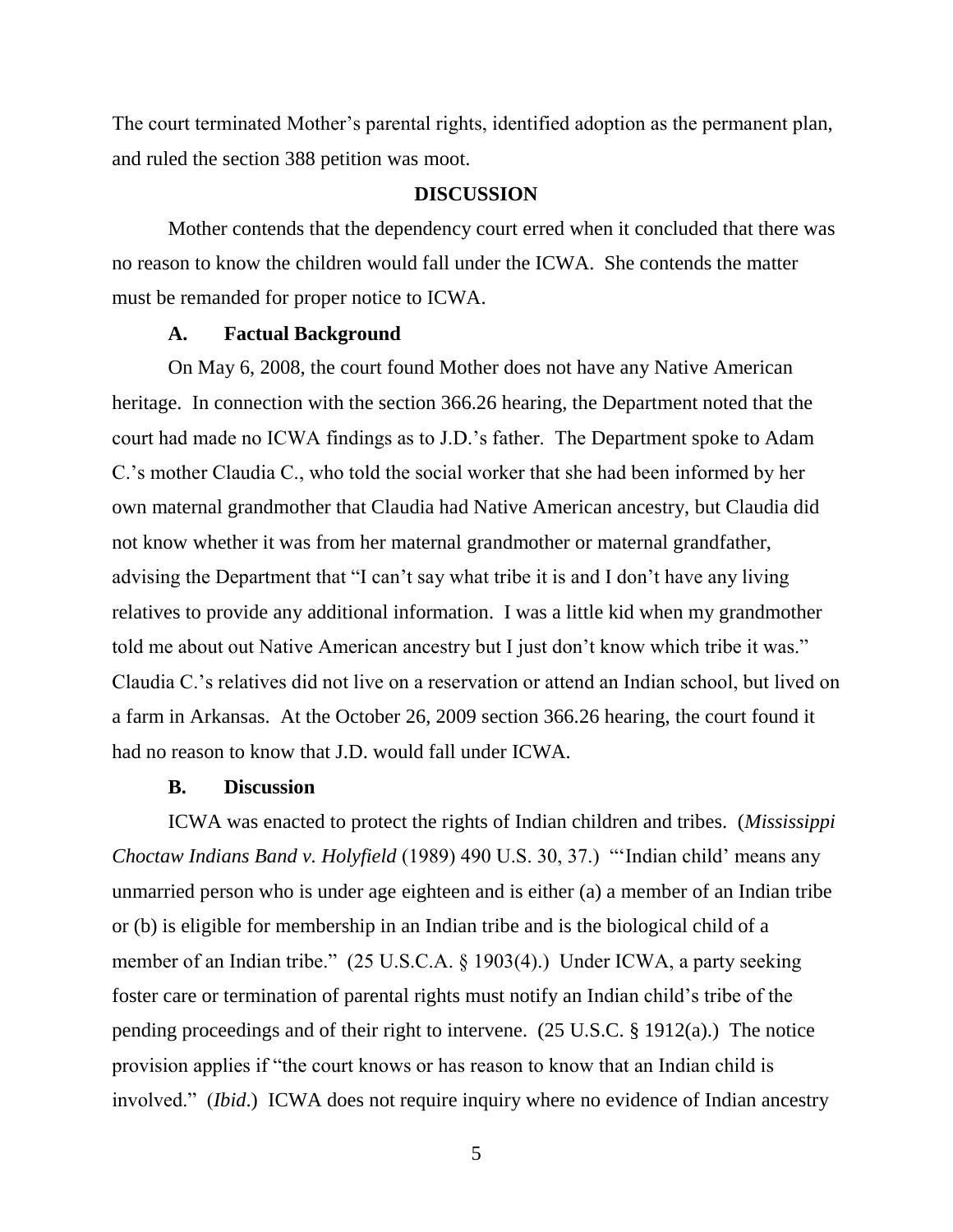is presented. (*In re Noreen G.* (2010) 181 Cal.App.4th 1359, 1386.) However, section 224.3, subdivision (a) provides a continuing duty in dependency proceedings to inquire whether a child might be an Indian child. (*Ibid.*)

If the notice duty is triggered under ICWA, the notice to a tribe must include a wide range of information about relatives, including grandparents and great grandparents, to enable the tribe to properly identify the children's Indian ancestry. (*In re C.D*. (2003) 110 Cal.App.4th 214, 225.) Any violation of this policy requires the appellate court to vacate the offending order and remand the matter for further proceedings consistent with ICWA requirements. (*In re Jonathan D*. (2001) 92 Cal.App.4th 105, 111–112.) On remand, the juvenile court must receive a tribal determination regarding the children's Indian ancestry before continuing the termination and placement proceedings. (*Ibid*.)

The circumstances under which a dependency court has reason to know a child is an Indian child are set forth in California Rules of Court, rule 5.481(a)(5), and include, as relevant here, where "[t]he child or a person having an interest in the child, including an Indian tribe, an Indian organization, an officer of the court, a public or private agency, or a member of the child's extended family, *informs or otherwise provides information suggesting that the child is an Indian child* to the court [or] the county welfare agency . . . ." (Italics added).<sup>3</sup> In *In re O.K.* (2003) 106 Cal.App.4th 152, the children's grandmother, who was not enrolled as the member of any tribe, informed the court that

 $3$  California Rules of Court, rule  $4.481(a)(5)$  provides: "The circumstances that may provide reason to know the child is an Indian child include the following:  $[\n\P$  (A) The child or a person having an interest in the child, including an Indian tribe, an Indian organization, an officer of the court, a public or private agency, or a member of the child's extended family, informs or otherwise provides information suggesting that the child is an Indian child to the court, the county welfare agency, the probation department, the licensed adoption agency or adoption service provider, the investigator, the petitioner, or any appointed guardian or conservator; [¶] (B) The residence or domicile of the child, the child's parents, or an Indian custodian is or was in a predominantly Indian community; or [¶] (C) The child or the child's family has received services or benefits from a tribe or services that are available to Indians from tribes or the federal government, such as the U.S. Department of Health and Human Services, Indian Health Service, or Tribal Temporary Assistance to Needy Families benefits."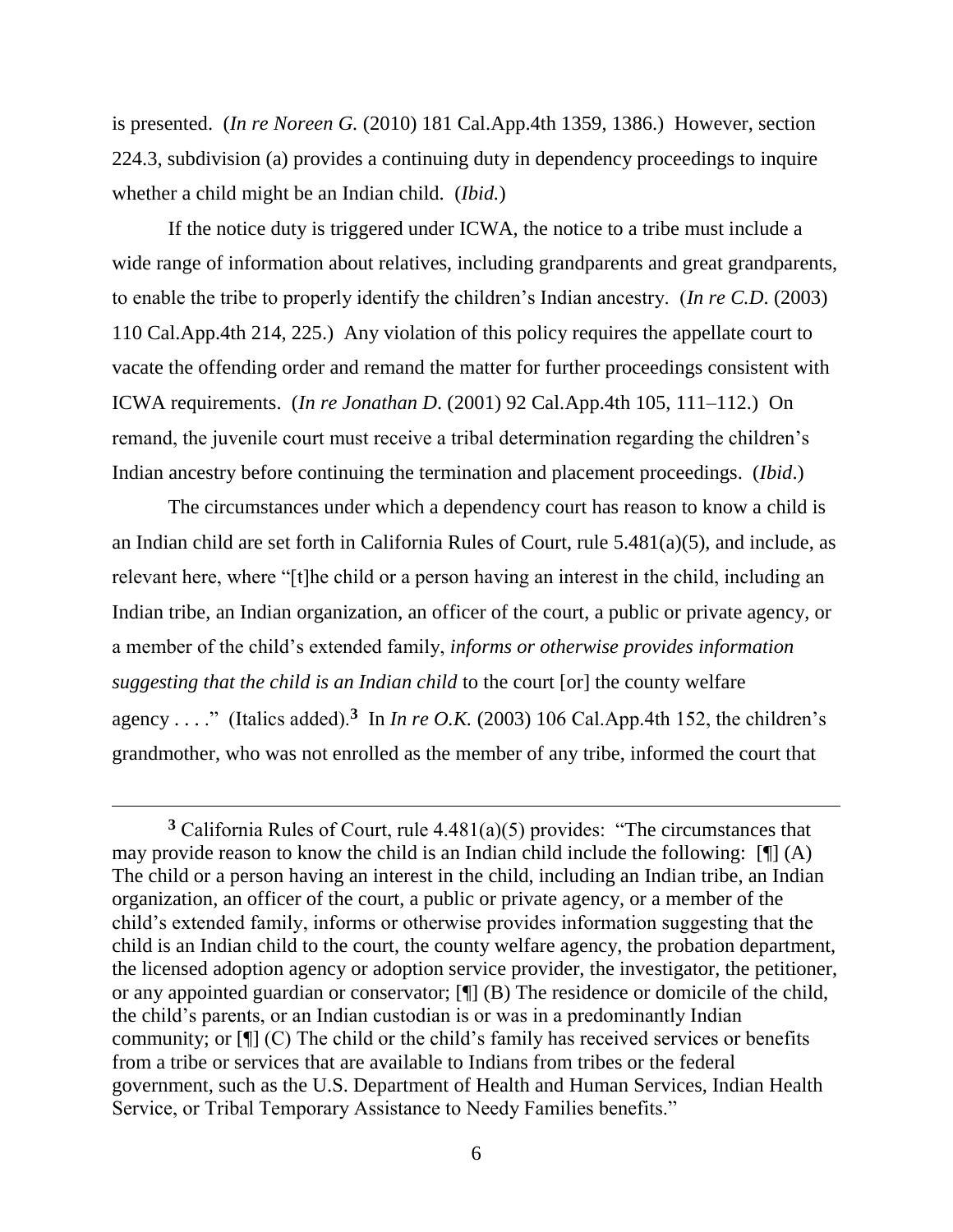one of the children "may have Indian in him. I don't know my family history that much, but where [we're] from it is that [area of the country] so I don't know about checking that.‖ The grandmother was not able to identify a particular Indian tribe or nation. (*Id.* at p. 155.) The court found this insufficient to trigger the notice requirements of ICWA because the information provided by the child's grandmother was "too vague and speculative to give the juvenile court any reason to believe the minors might be Indian children.‖ (*Id.* at p. 157.) In *In re Levi U.* (2000) 78 Cal.App.4th 191, the child's paternal grandmother indicated she might have Indian ancestry on her mother's side, although her mother, who was born on a reservation in Oklahoma, was deceased, and the grandmother did not know the name of the tribe. The minor's father also stated his paternal grandfather was one-sixteenth Indian, but a notice to the Bureau of Indian Affairs received no response. (*Id.* at p. 194.) *Levi U.* held the record provided no basis to impose a duty on the dependency court to make further inquiry into the child's possible Indian ancestry. "Here, apart from the rather vague information provided by family members, the record contained no basis whatever for continuing to assume the minor must be an Indian child within the meaning of the [ICWA]." *(Id. at p. 198.)* 

Here, the children's paternal grandmother had told the Department that "I can't say what tribe it is and I don't have any living relatives to provide any additional information. I was a little kid when my grandmother told me about our Native American ancestry but I just don't know which tribe it was." This information is too vague, attenuated and speculative to give the dependency court any reason to believe the children might be Indian children. We therefore find no error.